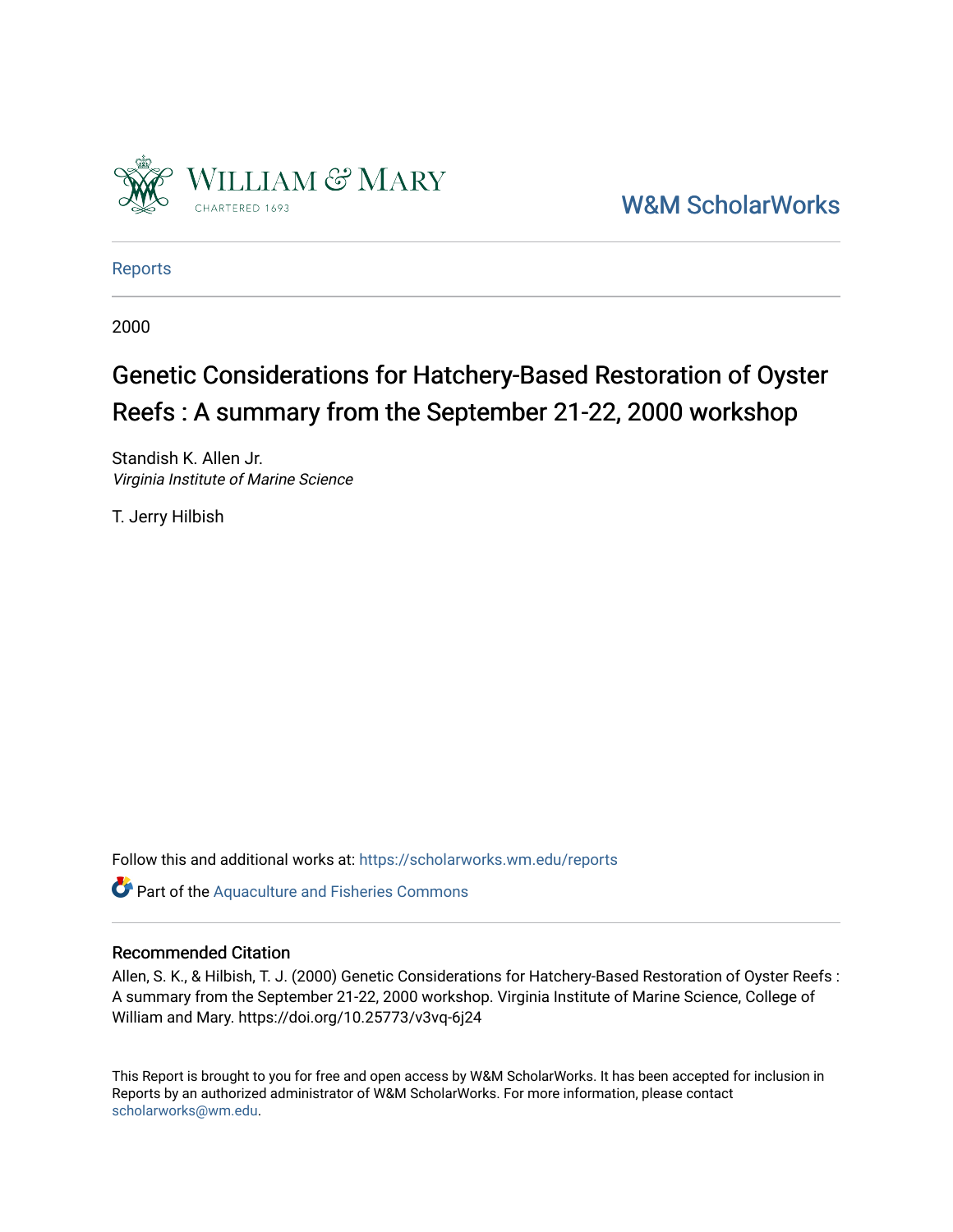# **Genetic Considerations** for **Hatchery-Based Restoration of Oyster Reefs**

A summary from the September 21-22, 2000 Workshop held at Virginia Institute of Marine Science and sponsored by Aquaculture Genetics and Breeding Technology Center (VIMS) Chesapeake Bay Foundation Chesapeake Research Consortium Virginia Institute of Marine Science

Prepared by

*U!* 

Standish K. Allen, Jr. Aquaculture Genetics and Breeding Technology Center Virginia Institute of Marine Science and T. Jerry Hilbish Biology Department University of South Carolina

/ HARGIS LIBRARY Virginia Institute of Marine Science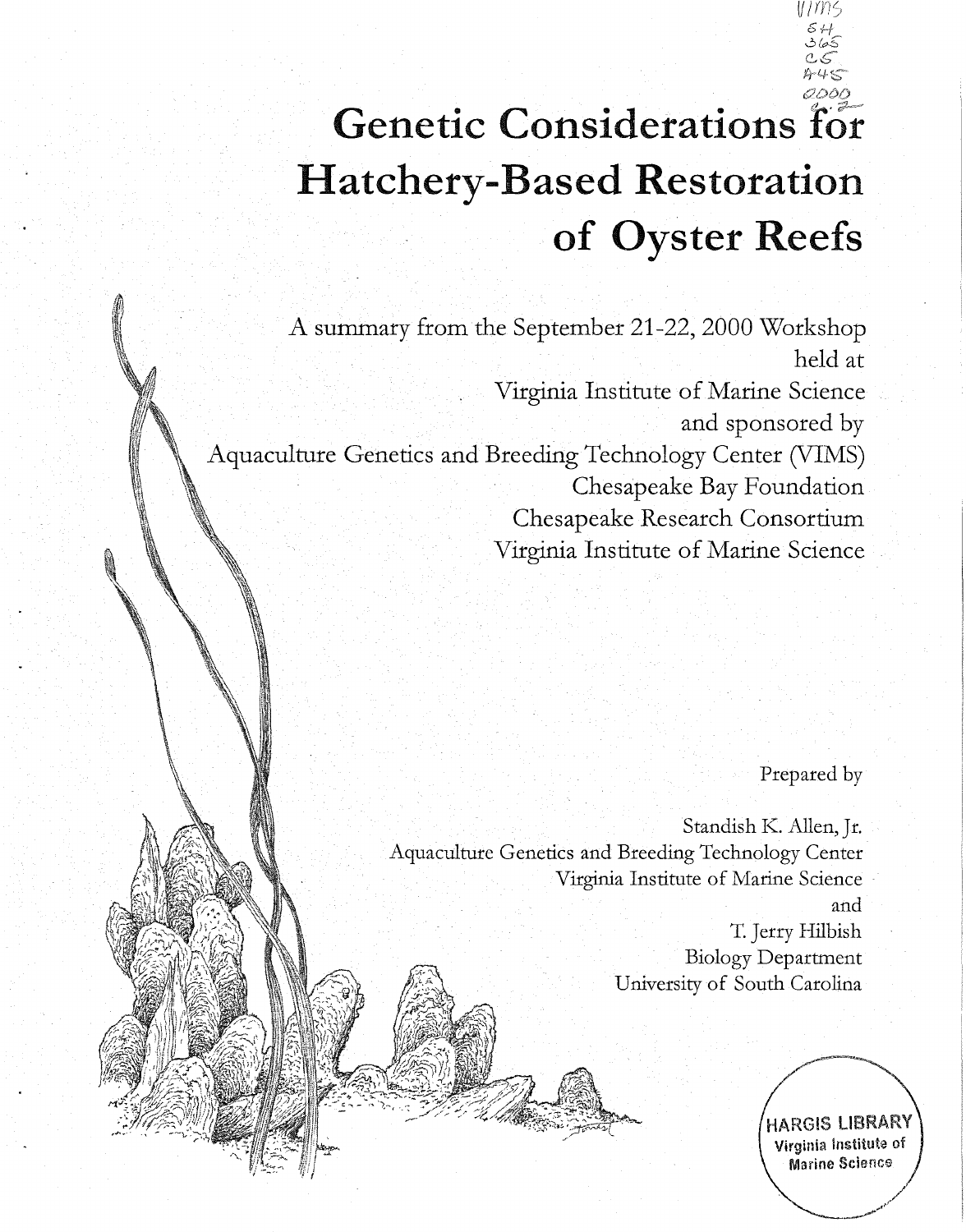# **"Genetic Considerations for Hatchery-Based Restoration of Oyster Reefs"**

# **A summary from the September 21-22, 2000 Workshop**

The following is a summary of issues and considerations surrounding the use of hatchery stocks for restoration of public oyster reefs. This summary stems from a workshop conducted at the Virginia Institute of Marine Science (VIMS). The original goal of the workshop was to try to develop a consensus, or at least a general agreement, on genetic policy(ies) for stocking oyster reefs. To do this, the first day of the workshop was devoted to placing the genetic concerns "on the table" in the context of both Maryland and Virginia oyster replenishment and restoration programs. The conclusions from the first day of presentations revealed that there are a number of scenarios for hatchery-based restoration/ replenishment and that the genetic considerations varied among them. Other genetic considerations were common to the whole Bay. This document summarizes a great deal of discussion, and consequently some detail is omitted.

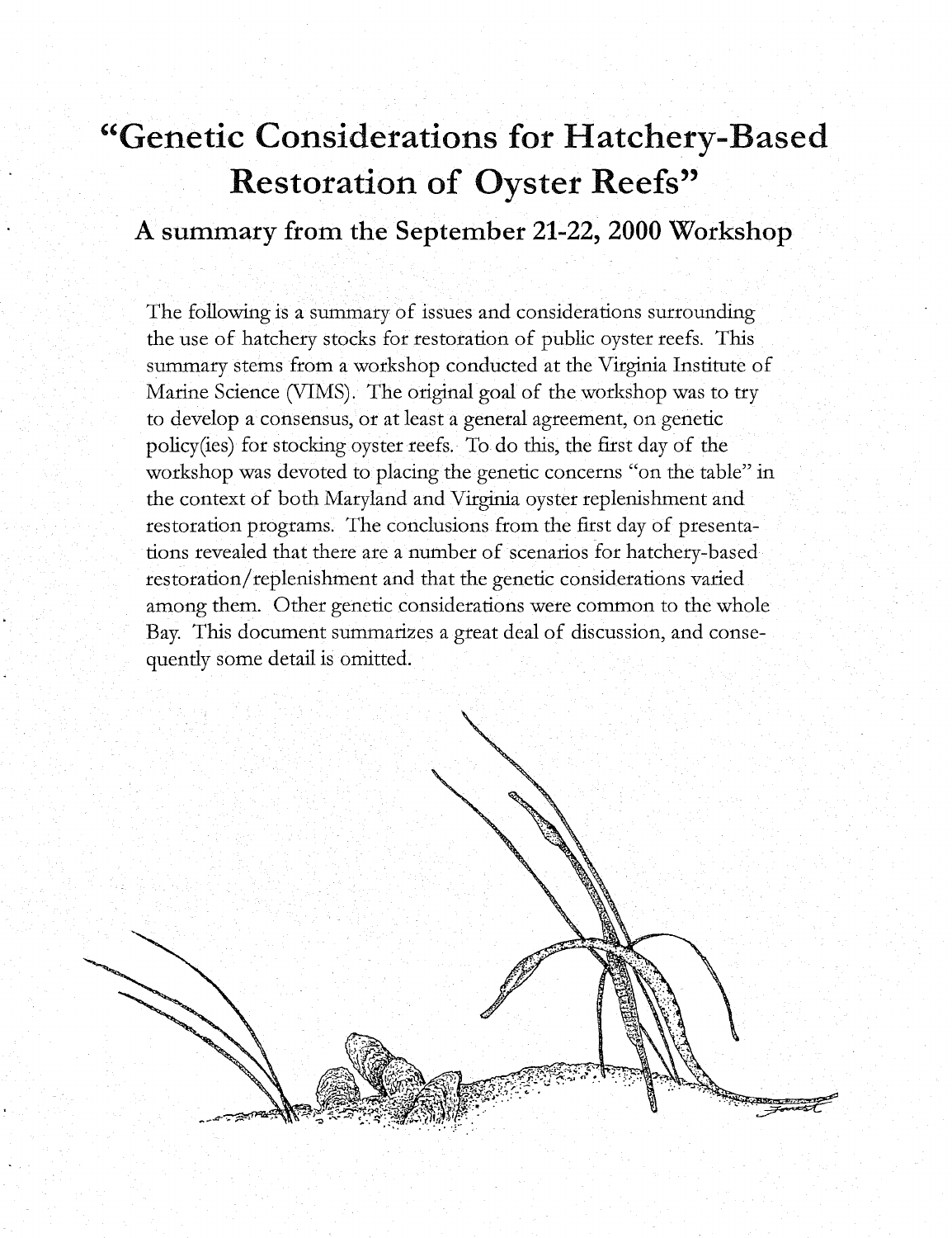# **Main Points and Conclusions**

### **Operating assumptions:**

The Workshop members endorse and adopt the principles set forth in the "Chesapeake Bay Oyster Restoration" consensus document (Chesapeake Research Consortium, June 1999, 5 pp.). Specific issues addressed in the CRC consensus that are parallel to the genetic considerations of the workshop are as follows:

- Three-dimensional reefs are important for oyster reproductive success and hatchery produced seed can be used to initiate recruitment.
- Reefs stocked with oysters for the purposes of restoration must be permanent sanctuaries.
- The goal of setting aside and restoring 10% of historic productive reef acreage is supported, with the implicit assumption that massive hatchery production may be necessary to accomplish this goal.
- Increased spat set is an implicit outcome to reef stocking programs (a goal in CRC, 1999) and has the consequence of spreading genes from hatchery stocks.
- Demonstrating the effectiveness of reef sanctuary programs (a goal in CRC, 1999) can be realized by monitoring, using genetic markers from hatchery populations.

### **Consensus points:**

- Stocking programs will be important for jump starting biogenic potential of newly constructed or depopulated reefs in some areas.
- The diseases MSX and Dermo are a major limitation for development of large, highly fecund spawning stocks throughout most of the Bay, especially the southern, high and moderate salinity areas.
- Selectively bred disease-resistant strains may have widespread potential for *"genetic rehabilitation"*  of southern, highly disease-impacted oyster populations.
- Continued development and use of selected disease resistant stocks is warranted for the purposes of restoration (as well as for use in oyster aquaculture).
- It is appropriate to zone restoration/rehabilitation efforts according to ecological parameters, primarily salinity and disease prevalence.
- Effective population size of wild populations is an essential parameter to predict genetic effects, but is unknown.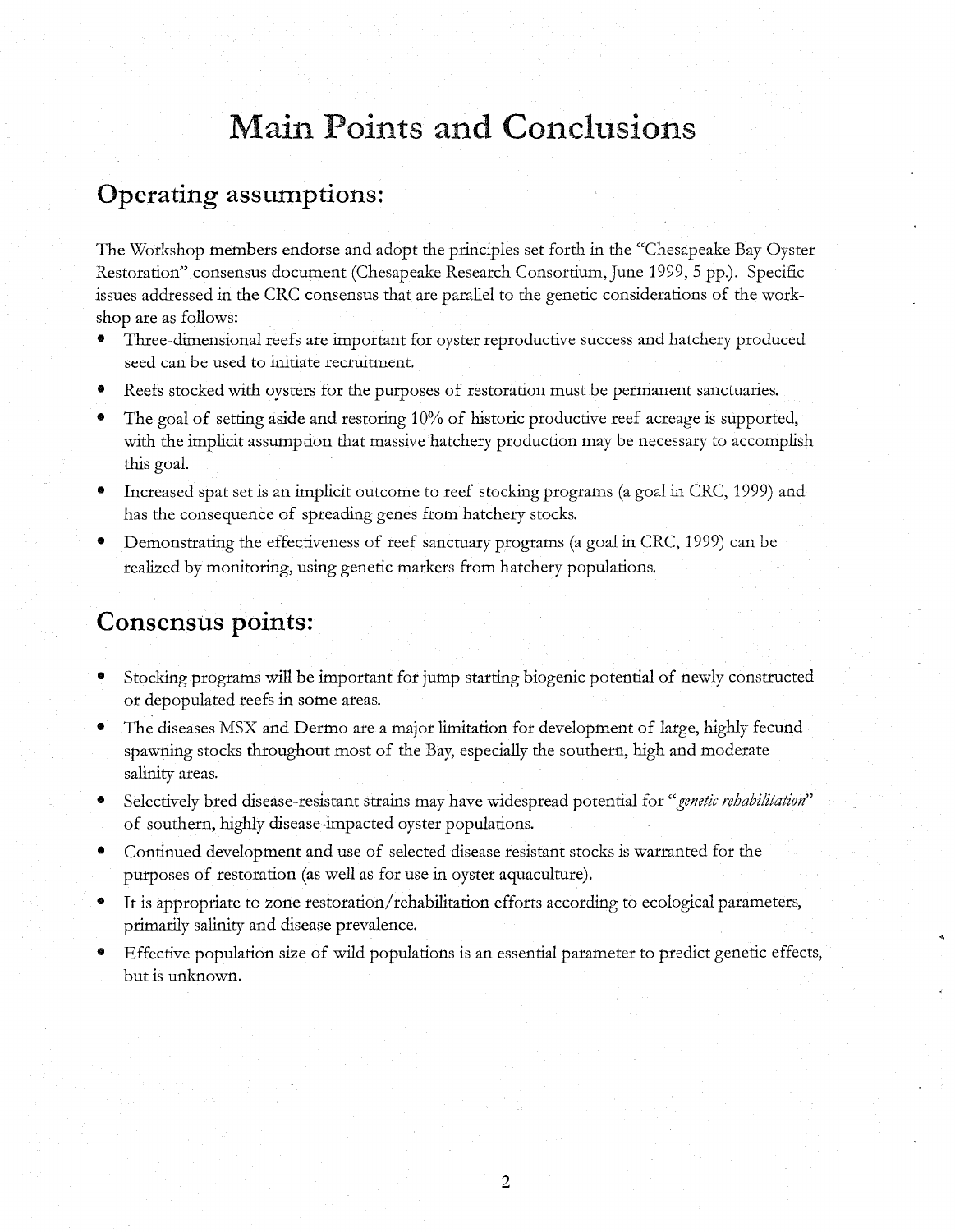# **Implications for hatchery operation stemming from** genetic **considerations:**

- Use of hatchery stocks for restoration and replenishment will entail careful selection of brood stocks chosen for specific applications, genetic characters ( diversity, disease resistance, etc.), or both.
- High effective population size in the hatchery needs to be maintained through carefully controlled spawning procedures.
- Amplification of brood stocks for spawning is critical to hatchery operations, and therefore, advance anticipation of the numbers and types of stocks is essential.
- Levels of hatchery production today are generally an order of magnitude or two too low to effectively provide the stocking power needed for restoration/ replenishment.

# **Descriptive Summary**

## **Conclusions from background presentations:**

There are, two primary objectives to hatchery supplementation, and these are not mutually exclusive— restoration of functional oyster reefs for their ecological value and restoration of the traditional oyster fishery. Hatchery supplementation to restore functional oyster reefs (as in Virginia) requires that reefs themselves receive sanctuary status to enable recruitment to the surrounding areas for development of a fishery. Supplementation for replenishment (i.e., on public oyster grounds as in Maryland) is "put-and-take." Nonetheless, hatchery supplementation for either purpose engenders long-term genetic consequences because hatchery stocks have significant spawning potential before death by harvest or disease.

Maryland and Virginia have different problems defined primarily by salinity and responses of oyster populations to Dermo- and MSX-disease during high salinity intrusions. Maryland, by and large, has less need for disease resistant stocks than Virginia does, although in years of high salinity, diseases can cause major mortality. Most Virginia waters are constantly subject to one or both diseases.

Areas of the Bay differ dramatically in whether they can retain a self-sustaining population through auto-recruitment. Some areas have documented auto-recruitment (can seed themselves), others are thought to be reasonably well identified, but for most, it is unclear whether they are open or closed and whether they depend on auto- or allo-recruitment.

For genetic purposes, the Bay should be divided (zoned) based on salinity characteristics. Further areas of special interest—especially areas that retain larvae and are auto-recruiting—should be identified and set aside as preserves.

Any restoration effort, for whatever purpose, depends on the availability of suitable habitat. For replenishment, bottom must be prepared. For reef restoration, reefs must be constructed or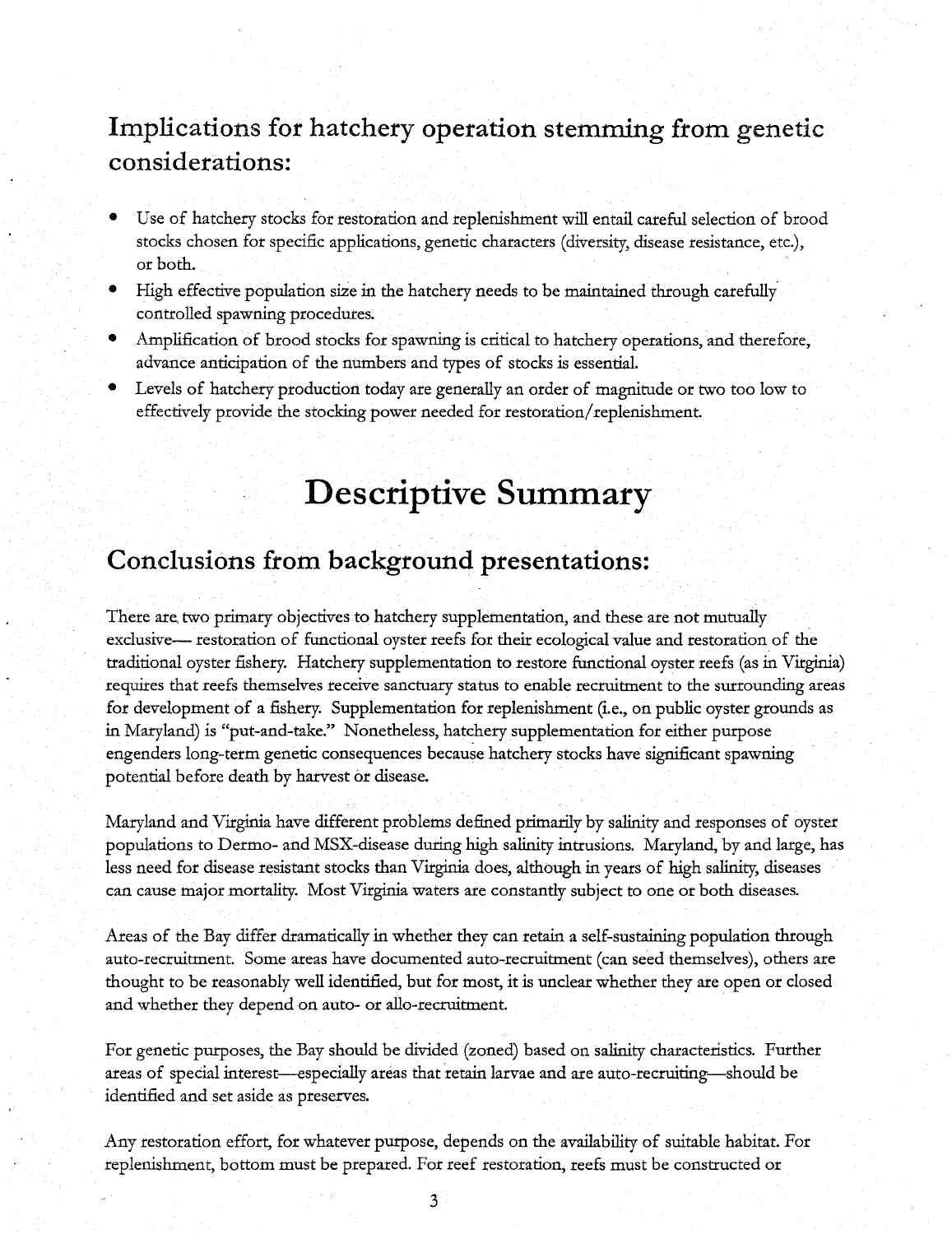rehabilitated. If spawning and recruitment are expected, surrounding areas must be prepared accordingly. Therefore, habitat restoration is an essential element of any and all possible programs.

Recurrent stocking on newly formed or depopulated reefs may be necessary to get the system started. The hatchery capability for this scale of effort is generally lacking, especially in Virginia.

### **Recovery strategies:**

There seem to be a number of ways to look at oyster stocking approaches militated by the salinity considerations in the Bay and the general divergent philosophies in Maryland and Virginia about hatchery supplementation.

#### **Hatchery production using wild brood stock for replenishment**

#### Focus: Maintain genetic diversity

Presently, wild brood stocks from various sources are being used for replenishment efforts in low salinity areas in Maryland. There was considerable concern about the nature of this activity because of underlying genetic concerns. In short, these concerns center on reducing the genetic variability of wild stocks by swamping them with alleles from hatchery stocks with reduced genetic variation. To quantify the risk of "genetic pollution" by hatchery stocks, an estimate of the numbers of wild parents contributing to the overall oyster population is needed, in both the hatchery and in the wild. At present, this is unknown. Our recommendations are couched with the caveat that these are interim recommendations for Maryland stocking programs and for a more precise strategy, an estimate of numbers of wild breeders is required.

#### *Recommendations:*

- 1. Oysters stocked into replenishment areas, despite the fact that they are destined for harvest, must be considered a *in situ* brood stock source.
- 2. The effective population size (a calculation of the genetic contribution that breeding parents are making to the next generation) of spawns produced in the hatchery must be kept as high as possible.
- 3. Effective population size in the hatchery can be maintained by using as many spawners as possible in equal ratio of male to female, and endeavoring to keep family sizes equal.
- 4. Brood stock should not be obtained from sites where replenishment is underway. That is, brood stocks should come from sites and systems outside the recruitment shadow of stocked areas. Using alternative stocks will prevent matings among related individuals and prevent inadvertent fixation of alleles in the population.
- 5. Replenishment areas should be stocked by progeny from parents of multiple stocks. A set of 3-6 stocks deriving from various locations might be considered as sources of brood stock for the hatchery. Each year, a different brood stock could be spawned with the seed destined for a specific replenishment area. Stocks would be rotated every year. Use of multiple stocks will help prevent loss of rare alleles and help maintain overall genetic diversity in the replenishment area.
- 6. This strategy is more appropriate to areas with low disease pressure.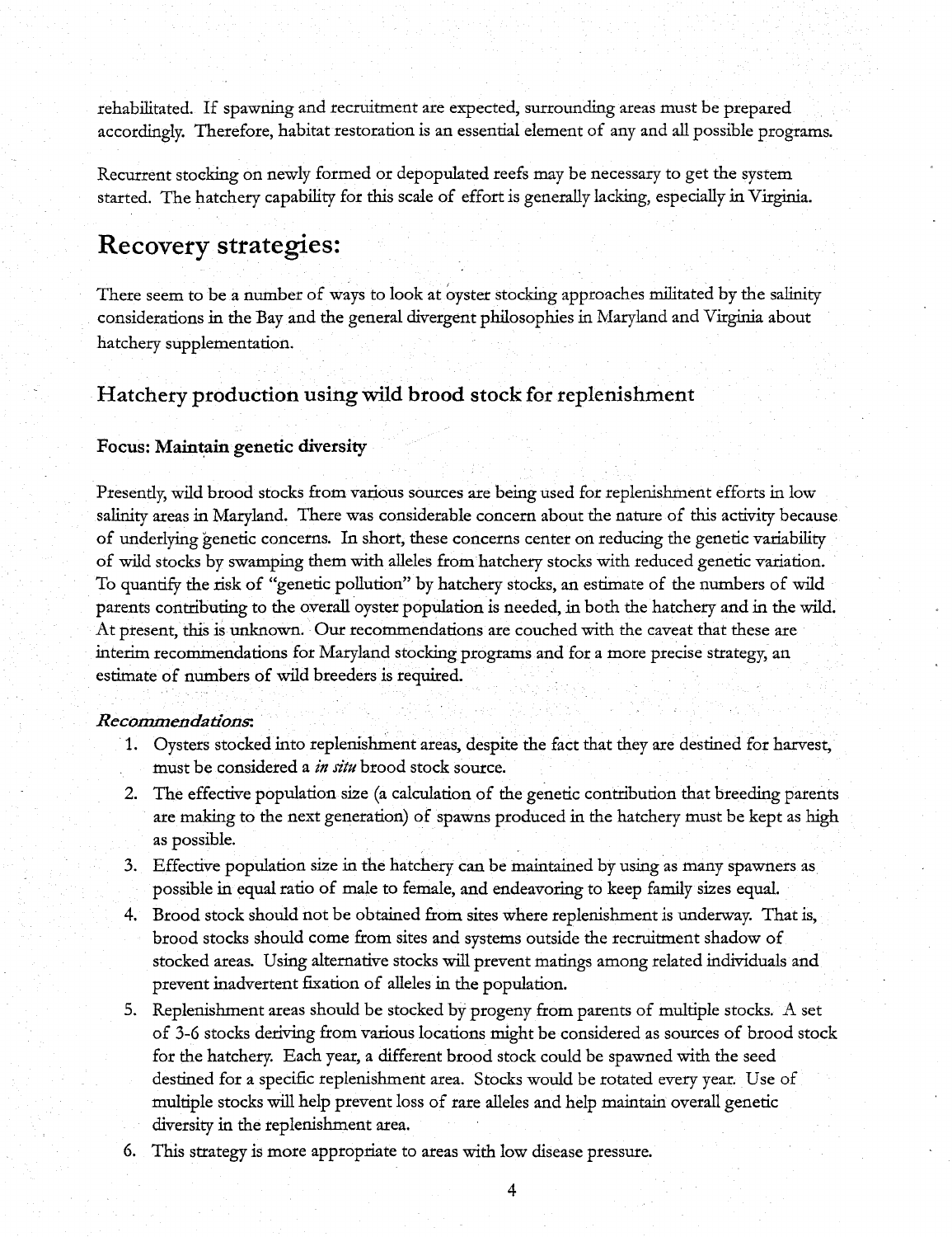#### *Issues in need of clarification:*

- 1. Effective population size in wild oyster populations figures prominently in determining the effect of hatchery supplementation on wild populations and this is unknown at present.
- 2. What is the range of genetic variability in so-called natural populations of oysters and does it differ among locales within the Bay?
- 3. What levels of effective population size are practicable in the hatchery?
- 4. Is there a correspondence between the estimated effective population size calculated from the number of parents used and the actual effective population size of the spat after larval rearing and setting? In other words, does differential survival among families significantly effect effective population by the time the oysters are ready for planting?

#### Wild set enhancement for replenishment or restoration

#### **Focus: Maintain genetic diversity**

Another strategy for stocking oyster reefs or replenishment areas is the use of natural set from the wild. This strategy is essentially equivalent to what commercial oystermen do when they gather seed and distribute it to their oyster grounds for grow out. A variation on this theme could include the intentional collection of spat on artificial collectors, followed by a period of cultivation before moving them to a designated reef area. In this way, recruitment on "restored habitats" could be jump started with populations that are genetically wild and unperturbed from their natural state. Technically, wild set enhancement is not complicated, however it would require significant expansion of current efforts and perhaps development of some new bulk handling techniques for large scale replenishment or restoration. Wild set enhancement is more appropriate for areas with low levels of disease pressure since wild oysters likely will succumb where diseases are prevalent.

#### *Recommendadons:*

- 1. A cost-benefit analysis of this strategy versus hatchery supplementation is needed. If it turns out that hatcheries are more expensive per spat than large-scale collection and movement of wild seed, then serious consideration should be given to expanding *wild set enhancement.* Cost-benefit must include an evaluation of the likelihood of obtaining wild set in predictable fashion.
- **2.** Careful analysis of where *wild set enhancement* would be most useful, vis a vis salinity and disease prevalence regimes, is required.
- 3. Genetically speaking, wild set enhancement is the more conservative approach and obviates the problems associated with effective population size in the hatchery.

#### *Issues in need of clarification:*

- 1. Are there portions of the Bay-specifically in areas where *wild set enhancement* is warrantedthat have predictable natural sets that would allow spat collection?
- 2. Is technology for catching, handling, and nursery care scalable to levels needed for *wild set enhancement?*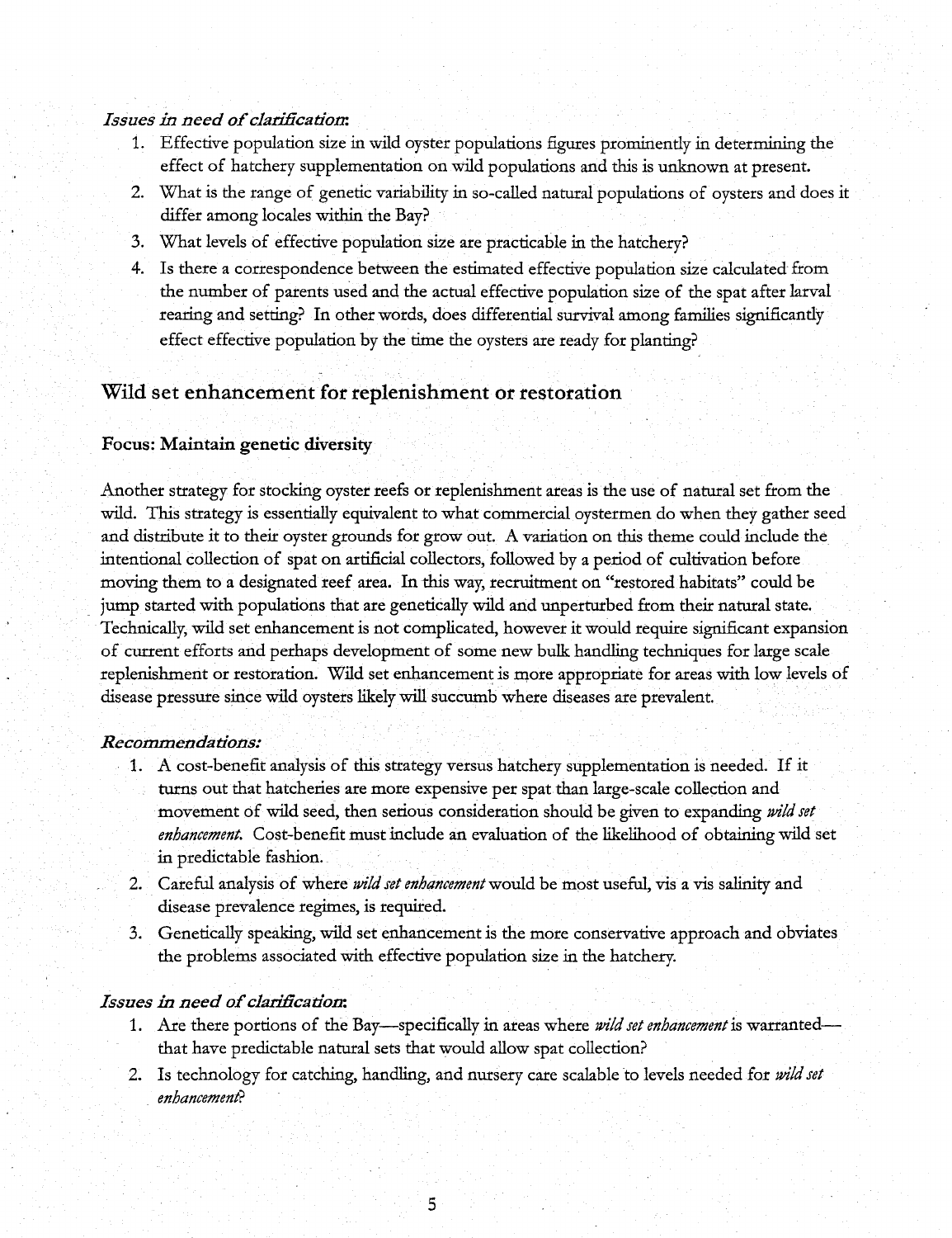#### Hatchery production using wild brood stock for restoration

#### Focus: Ineffectiveness of wild stocks

There seems little value in restoration programs in the Chesapeake Bay based primarily on hatchery production from wild brood stock. In Virginia, longevity of oysters becomes a major issue. Stocking seed produced in the hatchery has the double whammy of limiting genetic variability and producing disease-susceptible oysters. Disease susceptible spat will yield adults with lower fecundity, countering the objective of self-sustaining, reef based brood stock. The use of wild set may be more cost effective and avoids potential genetic pitfalls.

#### *Recommendations:*

- 1. Unless proven of value for their longevity in the face of disease pressures (i.e., naturally disease-resistant populations), wild brood stock likely will be of limited use for restoration in disease prone areas of the Bay.
- 2. From a genetic perspective, recurrent stocking of seed derived from wild brood stock is identical to "Hatchery production using wild brood stock for replenishment" above. If wild stocks are used for restoration, stocks from various origins should be rotated.

#### *Issues in need of clarification:*

- 1. Effective population size in wild oyster populations figures prominently in determining the effect of hatchery supplementation on wild oysters and this is unknown at present.
- 2. Are there "naturally disease resistant" stocks in the wild?

#### Disease-resistant, hatchery based enhancement *(genetic rehabilitation)* for restoration

The most creative discussion in the workshop arose from our discussions of the issues surrounding *genetic rehabilitation.* That is, the wild oyster populations, having suffered a number of insults over the last 50 years especially, were deemed in need of rehabilitation through the use of disease resistant strains. A good deal of progress has been made in developing disease resistant strains and they are generally available for aquaculture. Now it seems they may play a significant role in some parts of the Bay, particularly where disease pressures are persistent.

For *genetic rehabilitation,* the value of programs relying heavily on hatcheries is to amplify specific stocks with disease resistance. The advantage of using disease resistant stocks is that they potentially forward the goals of restoration by enabling functional oyster reefs as well as the traditional fishery. Disease resistant hatchery stocks would promote ecological restoration somewhat by enabling oysters to live longer, re-establishing overlapping year classes of adults; fisheries restoration would be served because oysters would be longer lived for harvesting and provide spat for continuing recruitment to designated fishing zones.

In most systems but the most depopulated, stocking disease resistant seed will eventually hybridize (interbreed) with wild populations. The desired outcome of hybridization is introgression of disease resistant alleles into the natural population. Introgression will have a positive benefit if it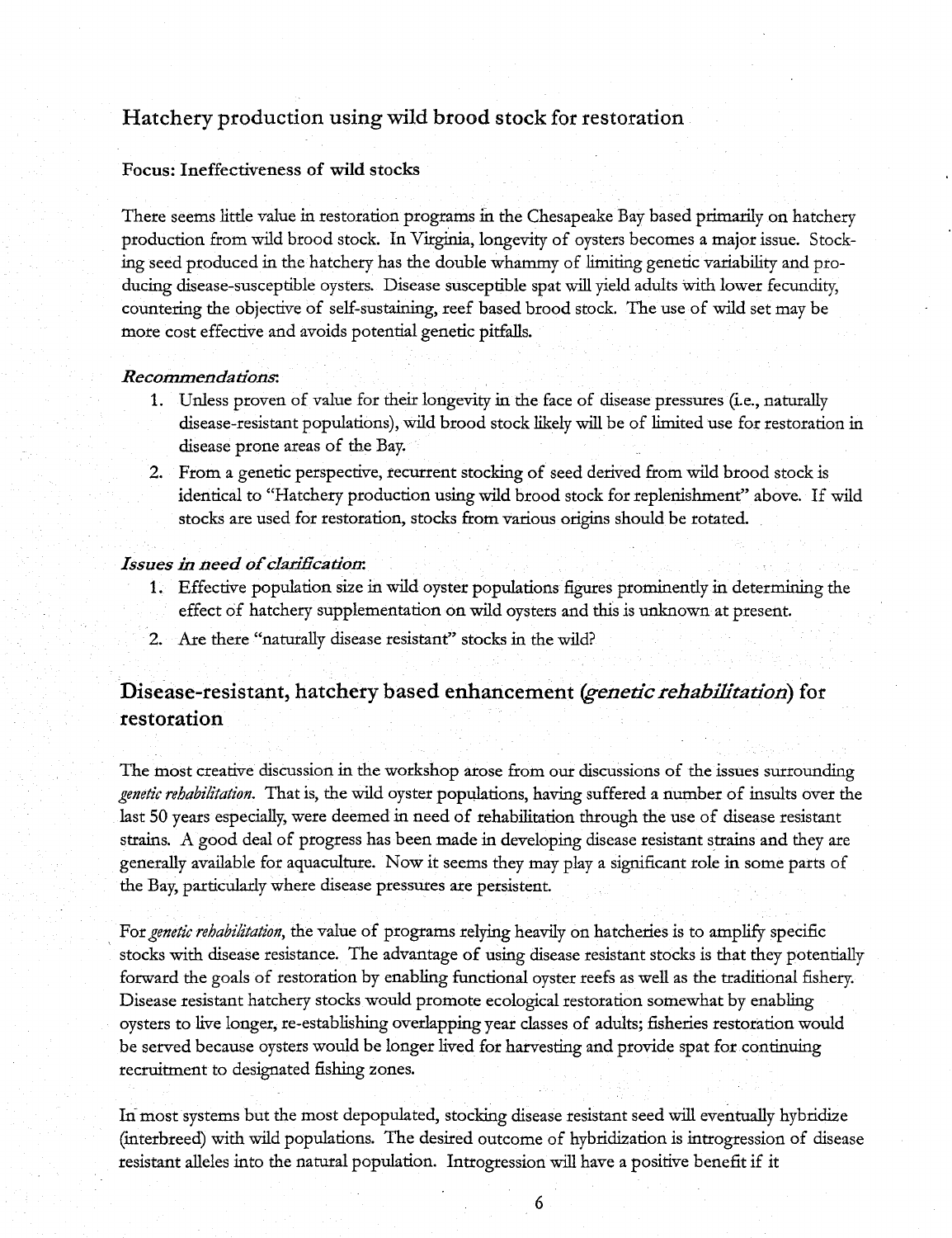contributes to the welfare (fitness) in subsequent generations of oysters. This benefit is most likely in the character of disease resistance, giving rise to increased longevity and higher fecundity.

The brightest scenario is that the level of introgression and gene flow from disease-resistant stocks to subsequent generations could be controlled. In reality, several obstacles prevent a precise application of an introgression (or *genetic rehabilitation*) strategy. A specific model for controlling introgression of favorable traits into a wild population, regardless of species, is lacking. There is inherent unpredictability to the population dynamics of oyster recruitment, e.g., proximity of adults for spawning, synchronicity of spawning, larval distribution, variance in reproductive success. At present, there are limitations to the extent to which disease-resistant strains can be amplified through hatchery propagation, i.e., magnified from a few hundred brood stock to a few hundred million spat.

Despite the limited understanding of the parameters of the *genetic rehabilitation* strategy, there was a sense of congruence in the workshop that the so-called wild oyster-especially where diseases were prevalent-was in a downward spiral and that trial implementation of the *genetic rehabilitation* strategy was warranted.

#### *Recommendations:*

- 1. Disease resistant stocks should be stocked in closed/ retentive systems where autorecruitment rates are expected to be high, establishing a "disease resistant stock preserve." Autorecruitment will a) enable the magnification of the stocks through natural recruitment and b) allow-monitoring of the system to help parameterize the *genetic rehabilitation* strategy.
- 2. Progeny from the "disease resistant stock preserve" could then be used as part of a larger secondary stocking program by collecting spat and relocating them to other newly developed reef systems.
- 3. Genetic markers of disease resistant alleles should be developed to monitor differential rates of introgression within and among "disease resistant stock preserves" and in secondary stocking programs.

#### *Issues in need of clarification:*

- 1. Effective population size in wild oyster populations figures prominently in setting parameters for the controlled introgression *(genetic rehabilitation)* strategy and this is unknown at present.
- 2. Theories of gene flow are abundant, but specific models that apply to oyster population dynamics are lacking.
- 3. Technologies for stocking of secondary reefs (i.e., from seed derived from "disease resistant stock preserves") presumably would be identical to that used for the *wild set enhancement*  strategy, both undeveloped at present.
- 4. Molecular markers have been developed and will provide the foundation of tracking larval dispersal. But linkage to disease resistant genes has not been examined and more marker development is needed to find those that mark disease resistant genes specifically.

7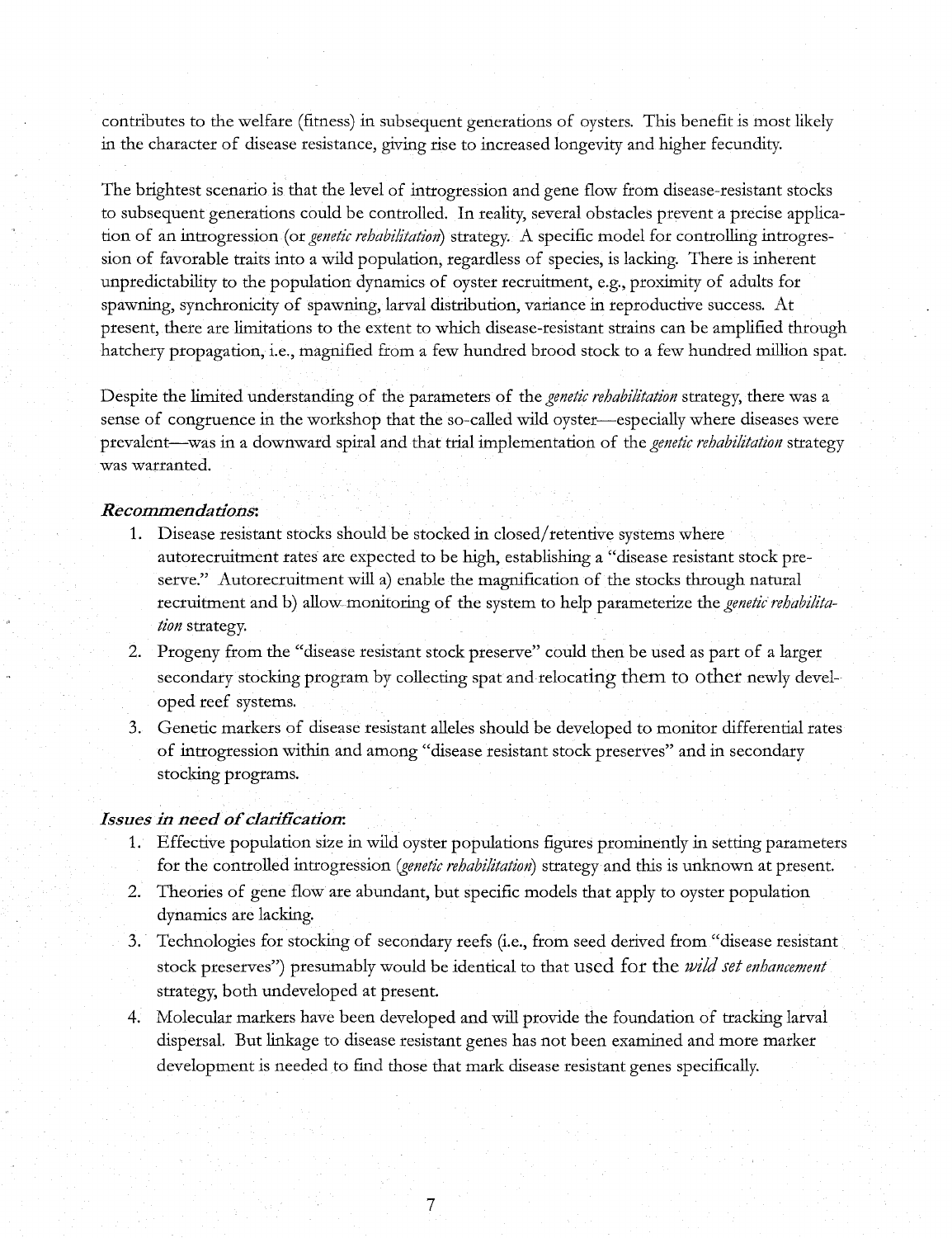# **Workshop Participants**

Standish Allen, Jr., Aquaculture Genetics and Breeding Technology Center, VIMS Robert Brumbaugh, Chesapeake Bay Foundation Gene Burreson, Virginia Institute of Marine Science Catherine Clarke, Chesapeake Bay Program Patrick Gaffney, University of Delaware Grant Gross, Chesapeake Research Consortium Mathew Hare, University of Maryland, College Park T. Jerry Hilbish, University of South Carolina Dennis Hedgecock, Bodega Bay Marine Laboratory, University of California Steve Jordan, Cooperative Oxford Laboratory Tom Leggett, Chesapeake Bay Foundation Roger Mann, Virginia Institute of Marine Science Don Meritt, Horn Point Environmental Laboratory, University of Maryland Kennedy Paynter, MEES, University of Maryland Kimberly Reece, Aquaculture Genetics and Breeding Technology Center, VIMS Rick Takacs, National Oceanic and Atmospheric Administration James Wesson, Virginia Marine Resources Commission

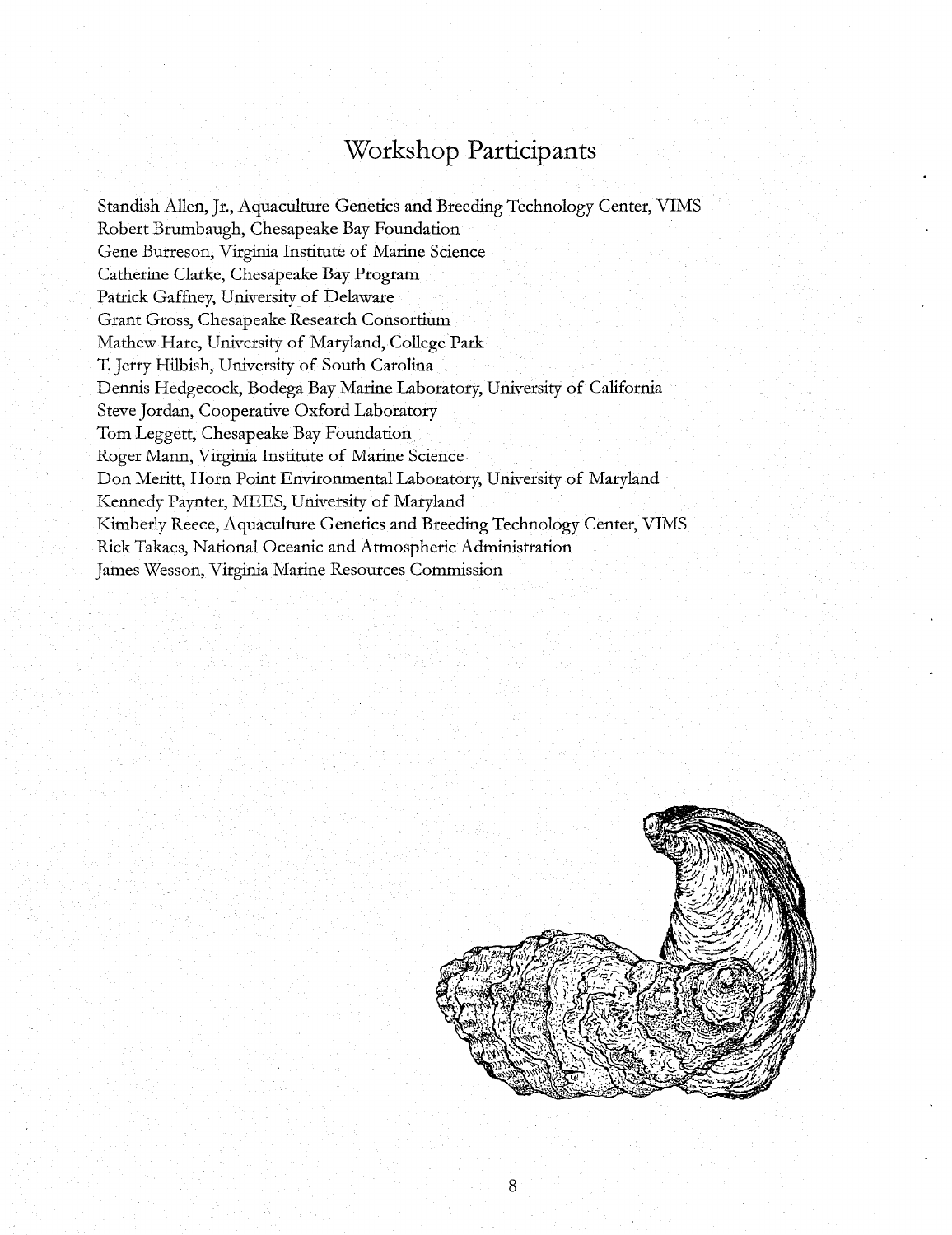# Glossary

**Allele** (allelic) - one of a number of alternative forms of a given gene. Each allele may affect the function of that gene and therefore the function of the organism.

**Ano-recruitment** - Recruitment is the addition of new members to a population under consideration. Allo-recruitment refers to. the addition of new members from spawning individuals other than from the population under consideration.

**Auto-recruitment** - the addition of new members from spawning population under consideration. Auto-recruitment would occur if oysters on reefs provided progeny that would settle on the source reef, or nearby.

**Biogenic** (potential) - Biogenesis is the production of a living cell from another living cell. In the context of oyster restoration, biogenic potential refers to the ability of a reef system to produce other oysters in and around the ree£

**Effective population size** – the average number of individuals in a population that contribute genes to succeeding generations. Effective population size will always be smaller than the total number in a population because not all individuals will contribute progeny. In oysters, effective population size is believed to vary widely because of the wide variety of environmental conditions that determine recruitment success and because of the huge fecundity in some individuals.

**Family** (family size) – a set of parents together with their children. Family sizes can vary widely in oysters because each male x female pairing can derive millions of children. Successful families, for whatever reason, can greatly outnumber unsuccessful ones.

**Fecundity** – potential fertility. Specifically, the term refers to the quantity of gametes, generally eggs, produced per individual over some time period.

**Gene flow** - the exchanges of genes between different populations of the same species. Gene flow occurs from migration of individuals from one population to the next and can change the frequencies at which genes are found in the recipient population. Gene flow among oyster populations used to maintain homogeneity among all oysters in the Bay. Now, gene flow may be severely restricted from lack of contiguous reef structure.

**Genetic markers** - a gene used to identify an individual that carries it, or as a probe to mark a chromosome or gene location. Genetic markers take various forms and can be used to monitor the migration of individuals – in oysters, this would be the larvae – from one place to another, such as from a reef to surrounding substrate.

**Genetic variability-** the heterogeneity of alleles in a population. At any one gene, many alleles are possible. Across many genes, overall variability can be characterized as an attribute of the population. It is widely agreed that such genetic variability (allelic diversity) is beneficial by enabling organisms to adapt to a range of environmental conditions.

9